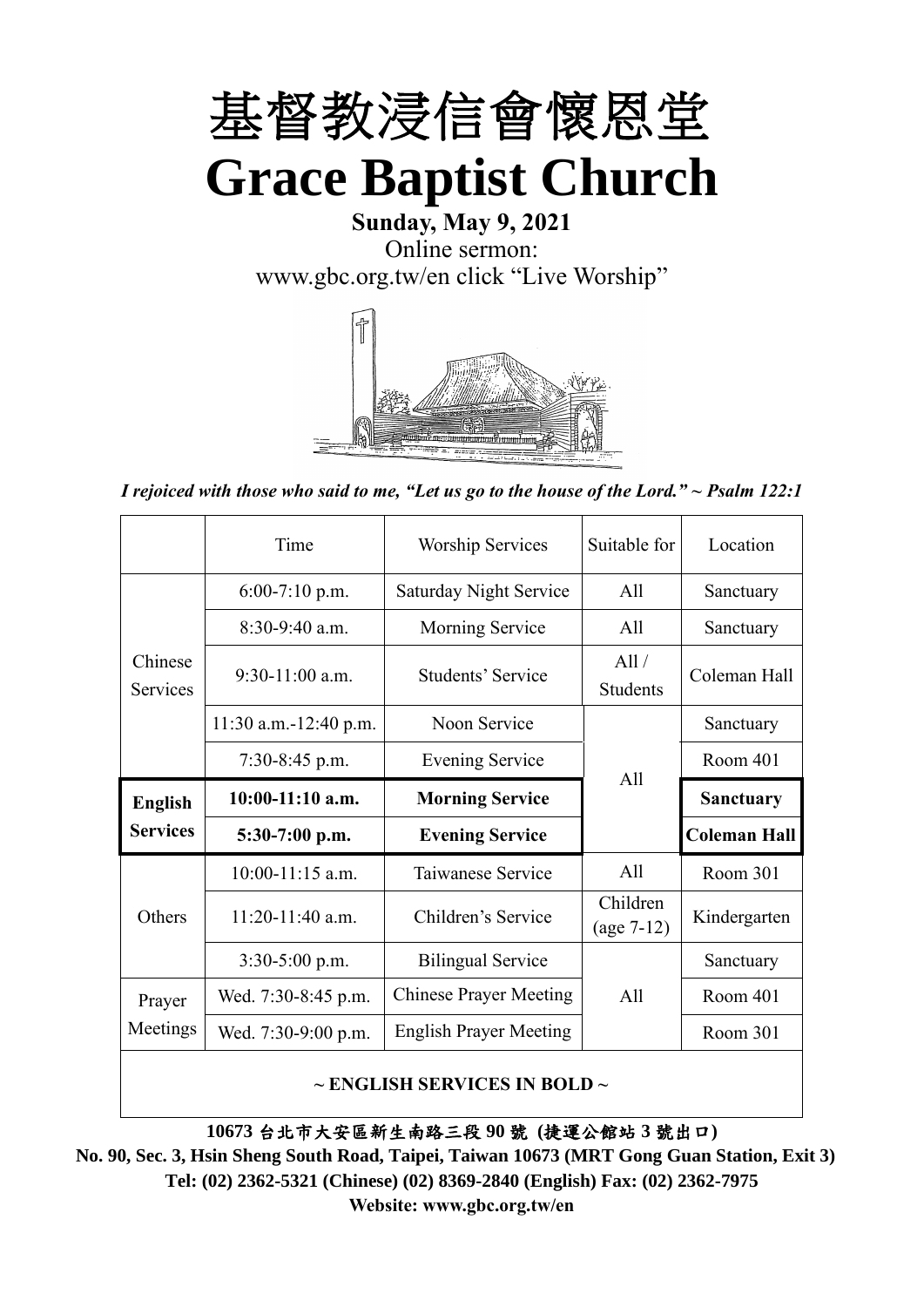|                                                           | <b>Welcome to Grace Baptist Church English Congregation.</b><br>Thank you for choosing to worship with us and celebrate the glory of our Lord. |                                       |
|-----------------------------------------------------------|------------------------------------------------------------------------------------------------------------------------------------------------|---------------------------------------|
|                                                           | Morning Worship Service – 10:00 a.m.<br>Sunday, May 9, 2021 (Sanctuary)                                                                        |                                       |
| Prelude<br>Greeting/Prayer                                |                                                                                                                                                | Monica Kong<br>Armand Lim             |
| Worship through Music<br>Pastoral Prayer/Child Dedication | " $10,000$ Reasons"                                                                                                                            | Pastor Nick Brideson                  |
| Worship through Music                                     | "Christ Our Hope in Life and Death"<br>"Turn Your Eyes"                                                                                        | Armand Lim                            |
| <b>Offertory Prayer</b><br>Tithes and Offerings           |                                                                                                                                                | Ava Zamora                            |
| Doxology<br><b>Honoring Mothers</b><br>Missions Video     |                                                                                                                                                | Pastor Nick Brideson                  |
| <b>Scripture Reading</b><br>Message                       | Romans 10:8b-17<br>The Message                                                                                                                 | Michael Huang<br>Pastor Nick Brideson |
| <b>Response Song</b><br>Benediction                       | "Make Me a Blessing"                                                                                                                           |                                       |
| Welcome/Announcements<br>Closing Song                     | "As the Lord Is with Us"                                                                                                                       | Armand Lim                            |

Postlude Monica Kong November 2012

Nursery care is available in the "Cry Room" at the back of the Sanctuary during the Morning Worship Service.

|                                    | Evening Worship Service - 5:30 p.m.<br>Sunday, May 9, 2021 (Coleman Hall) |                                           |
|------------------------------------|---------------------------------------------------------------------------|-------------------------------------------|
| Prelude                            |                                                                           | Praise Tan                                |
| Prayer                             |                                                                           | Minister Kevin Wang, Leader               |
| Worship through Music              | "Living Waters"                                                           |                                           |
| Greeting                           |                                                                           | Michael Huang                             |
| Pastoral Prayer                    |                                                                           | <b>Pastor Nick Brideson</b>               |
| Worship through Music              | "O Lord My Rock and My Redeemer"<br>"My Worth Is Not in What I Own"       | Minister Kevin Wang, Leader               |
|                                    | "God Is for Us"                                                           |                                           |
| <b>Offertory Prayer</b>            |                                                                           | Vicky Kuo                                 |
| Tithes and Offerings               |                                                                           |                                           |
| <b>Honoring Mothers</b>            |                                                                           | Pastor Nick Brideson                      |
| Pray for Our Church/Missions Video |                                                                           | Michael Huang                             |
| Scripture Reading                  | Romans 10:8b-17                                                           |                                           |
| Message                            | The Message                                                               | Pastor Nick Brideson                      |
| Response Song                      | "The Saving One"                                                          |                                           |
| <b>Closing Prayer</b>              |                                                                           |                                           |
| Welcome                            |                                                                           |                                           |
| Closing Song<br>Postlude           | "God Is for Us"                                                           | Minister Kevin Wang, Leader<br>Praise Tan |

#### **Our Vision Is to Spread the Gospel**

To achieve this, we aim:

⚫ To become a house of prayer ⚫ Through prayer, to build the body of Christ

⚫ From the body, to do the work of mission in Taipei, Taiwan, and neighboring countries *"but you will receive power when the Holy Spirit has come upon you; and you shall be My witnesses both in Jerusalem, and in all Judea and Samaria, and even to the remotest part of the earth." -* Acts 1:8 (NASB)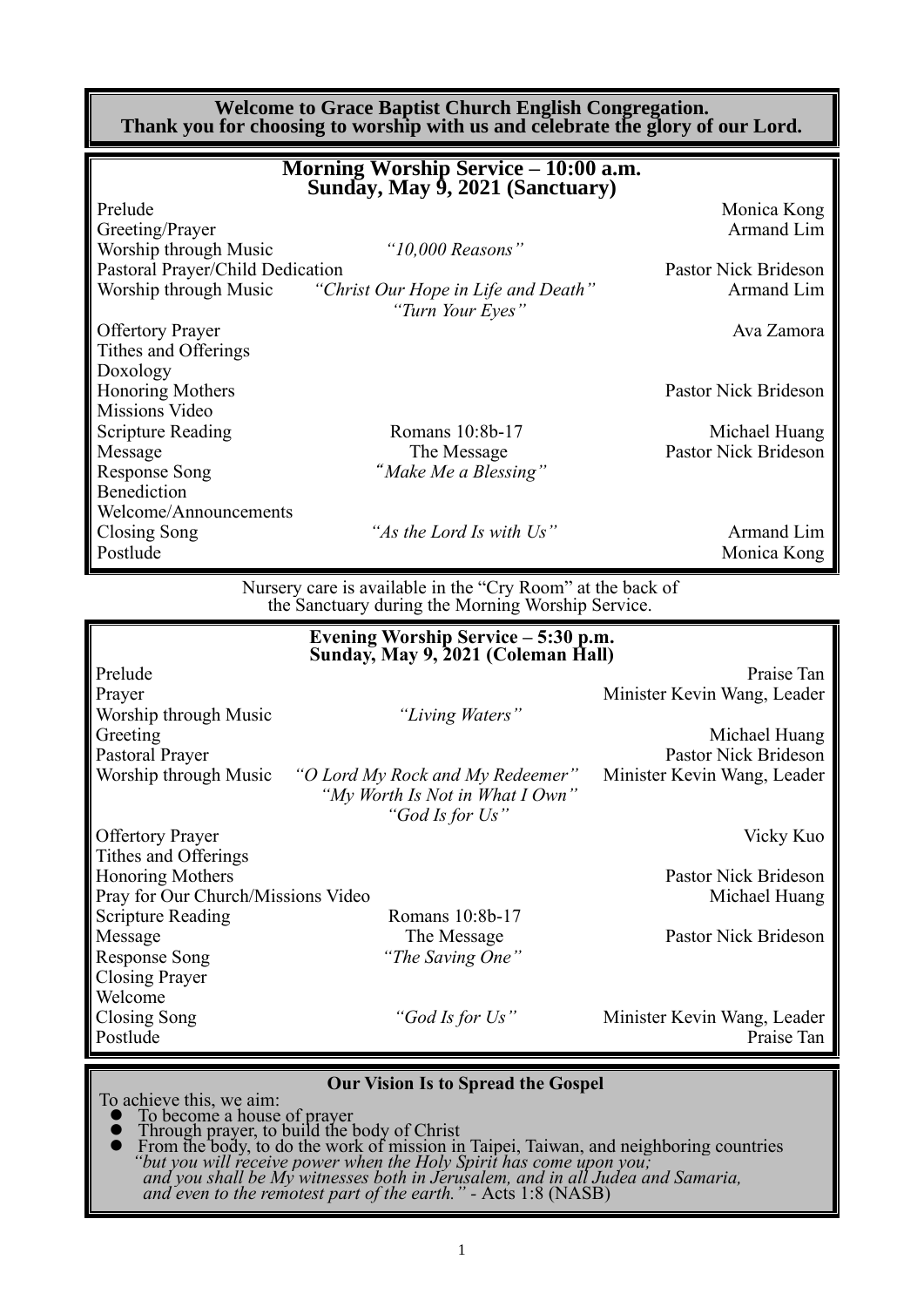## **Sermon Topic: The Message Scripture: Romans 10:8b-17**

## **Speaker: Pastor Nick Brideson May 9, 2021**

### **Scripture: Romans 10:8b-17 (NASB)**

<sup>8</sup> … "THE WORD IS NEAR YOU, IN YOUR MOUTH AND IN YOUR HEART"—that is, the word of faith which we are preaching,  $9$  that if you confess with your mouth Jesus as Lord, and believe in your heart that God raised Him from the dead, you will be saved; <sup>10</sup> for with the heart a person believes, resulting in righteousness, and with the mouth he confesses, resulting in salvation. <sup>11</sup> For the Scripture says, "WHOEVER BELIEVES IN HIM WILL NOT BE DISAPPOINTED ." <sup>12</sup> For there is no distinction between Jew and Greek; for the same Lord is Lord of all, abounding in riches for all who call on Him; <sup>13</sup> for "WHOEVER WILL CALL ON THE NAME OF THE LORD WILL BE SAVED."

<sup>14</sup> How then will they call on Him in whom they have not believed? How will they believe in Him whom they have not heard? And how will they hear without a preacher? <sup>15</sup> How will they preach unless they are sent? Just as it is written, "HOW BEAUTIFUL ARE THE FEET OF THOSE WHO BRING GOOD NEWS OF GOOD THINGS!"

<sup>16</sup> However, they did not all heed the good news; for Isaiah says, "LORD, WHO HAS BELIEVED OUR REPORT?"<sup>17</sup> So faith comes from hearing, and hearing by the word of Christ.

**Notes:**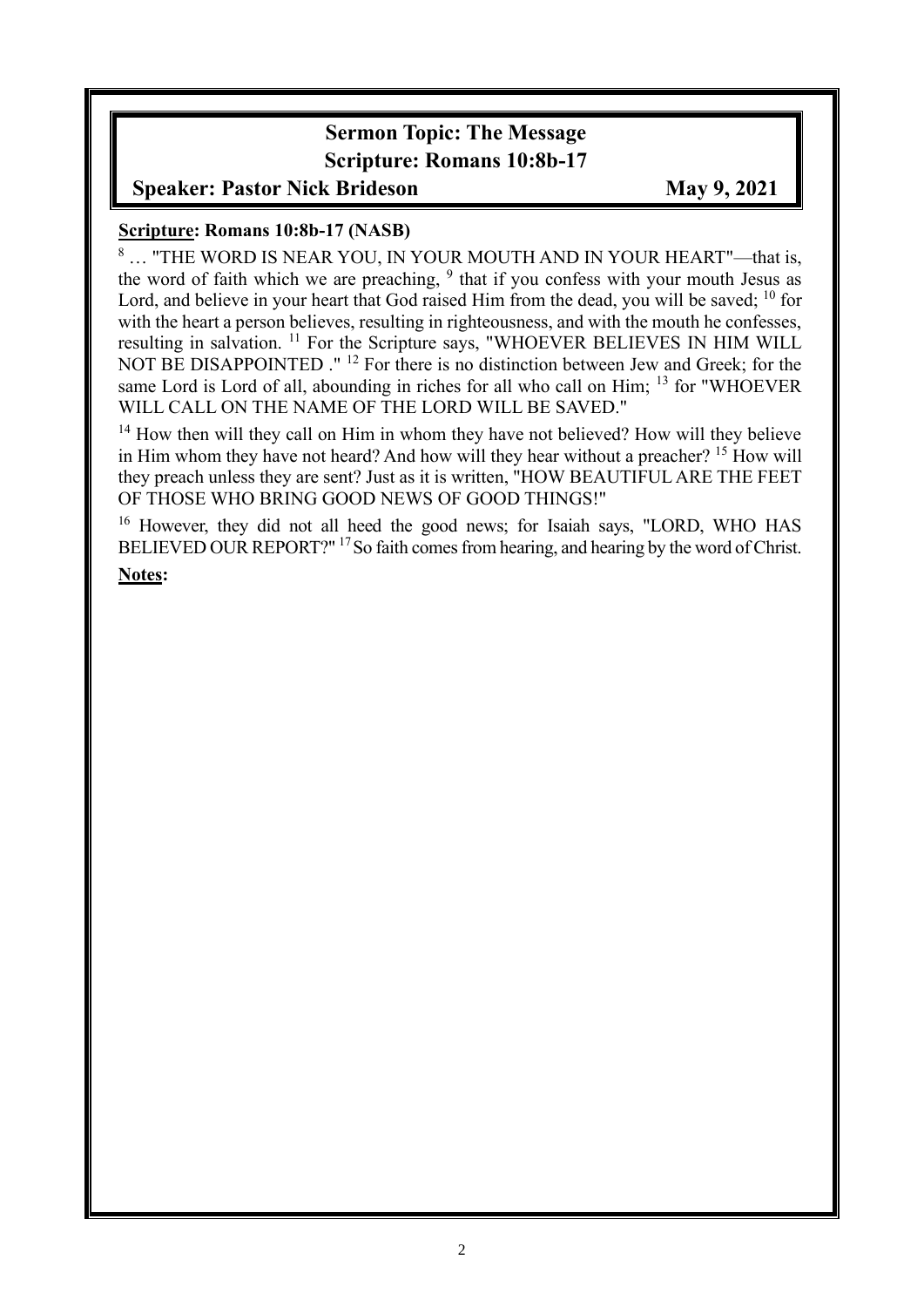## **Golden Little Shepherds Training (in Chinese)**

- **-** Speaker: Pastor Gerry Chien (錢家淦牧師)
- **-** To equip people who have committed themselves as the Lord's disciples and are already serving in GBC
- **-** For people who have accepted the Lord as Savior for more than one year, are mature and passionate for His truth, and won't be absent

## **Alpha: New Cycle Starts May 16**

Starting May 16, the Alpha class will begin a 7-week study entitled "Jesus the Liberator". Each session will include reading a portion of the Bible and discussing the life of Jesus. Using the Gospels, students will study how Jesus came to free people from worry, rejection, and failure and how he gives them freedom to follow God. All study materials will be provided.

Alpha is a class for non-Christians who are interested in learning more about Christianity. It meets on Sundays from 11:30 a.m. - 12:30 p.m. in the Calvary Room (Floor 2.5 on the stairwell next to the information desk). For more information, contact Vong and Sarah Im: [sarahvong@gmail.com](mailto:sarahvong@gmail.com)

more than 3 times

- **-** Total of 12 Saturdays from 9:30 a.m. to 12:00 p.m. from May 15 to August 7 (except July 17)
- **-** See Chinese bulletin/insert for details
- **-** Recommendation from a pastor/minister needed



## **VBS Registration – Concrete & Cranes ~ Building on the love of Jesus**

**Registration Started** 

This year Vacation Bible School will be held July 12 (Monday) to July 16 (Friday) from 9:00 a.m. to 12:00 noon. The family day is July 17 (Saturday) from 9 a.m. to 10:30. (Tea time is after 10:30 a.m.)

Registration for children has started at the front desk. (Applications will be declined as soon as the registrations are full.) NT\$ 400 per child (Cancellations made before June 3 can be refunded). Maximum number of children is 200 children.

VBS is for children 2nd – 7th grade after the summer vacation this year. Questions? Please contact (02) 2362-5321 ext. 100 or Email: vbs2021@gbc.org.tw

## **COVID-19 Precaution**

**Taiwan has recently had a few local transmission cases of COVID-19. Some cases have been connected with organizations near GBC. Please be especially careful during this time:** 

- <sup>◼</sup> **Wear a mask. Check temperature at the front door. Wash hands frequently.**
- See a doctor and stay home if you have a fever and cough.
- No buffet-style food in groups/meetings inside GBC.
- Leaders of all meetings should keep an attendance record.
- Fill out the seating form when joining a worship service.
- Take your bulletin home or put it in boxes marked "Bulletin RECYLE".
- <sup>◼</sup> All people who arrive in Taiwan from overseas MUST self-quarantine for 14 days. **This includes people who have been vaccinated.**
- During your quarantine, GBC welcomes you to join our worship via the Internet.

Please follow CDC's decisions on church meetings. Also you can check gbc website at: https://www.gbc.org.tw/en

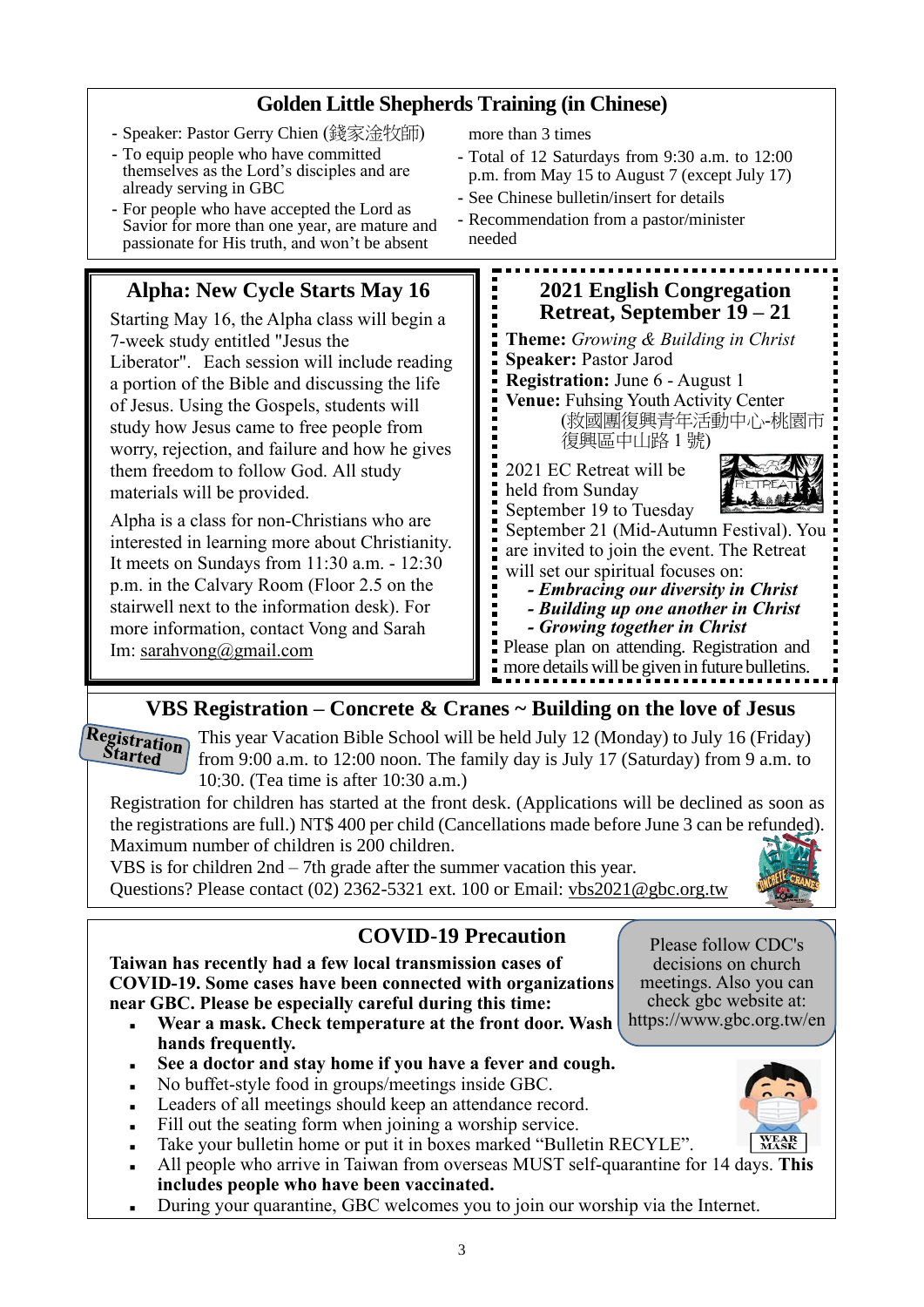## **Today's Child Dedication**

Four children will be dedicated in today's ceremony:

**Leigha Shelby Dy Ho** - Daughter of father Hugh Ho and mother Jae Dy **Benjamin Jiemin Tsai** - Son of father Joseph Tsai and mother Cindy Chen **Zechariah Wu** - Son of father Broadway Wu and mother Aline Kao **Mu-Yue "Kyle" Wang** - Son of father Kevin Wang and mother Yi-Ling Lee



# 2121/5/30 - 16th Annual GBC Missions Conference The Pandemic, the End Times, and the Mission

### **Missions Sunday**

*May 30*

08:30 – 09:40 a.m. (Chinese Morning Service) 10:00 – 11:10 a.m. (English Morning Service) 11:30 a.m. – 12:40 p.m. (Chinese Noon Service)

**Topic:** *The Pandemic, the End Times, and the Mission* **Scripture:** Matthew 24:14

**Speaker:** Pastor Ben Hoskins

(IMB Chinese Diaspora Associate Cluster Leader, Huayu International Missions Director)

### **Chinese Children's Missions Sunday**

11:15 a.m. – 12:45 p.m. –GBC Kindergarten (in Chinese) **Topic:** *Missions GO, GO, GO* **Speaker:** Missionary Kim Chiu (Wycliffe Bible Translators)

### **English Children's Missions Sunday**

11:30 a.m. – Room 401 (English) **Topic:** *Living on Purpose* **Speaker:** Sister Jennifer Davis (IMB missionary)

### **Missions Seminar**

*16 May* 1:00 p.m. – Sanctuary (in Chinese) **Topic:** *Making Gospel Receiving People, Not Merely "Church Participants"* **Speaker:** Sister SuChiu "Hana" Huang (Green Island Baptist Church Minister)

**Today, there will be missions exhibitions on GBC front deck from:**

- **Christ to the World by Media (**遠東福音會**)** - **Gideons International (**基甸會**)**

**You are welcome to visit them.**

### **Missions Workshop I:**

*May 30* 2:00 – 3:10 p.m.

**Topic:** *Witnessing to a Special People Group* Coleman Hall (in Chinese)

**Speaker:** Pastor D.J. Lin (Huayu International Missions Researcher; Missions Hermeneutics and Contextualization Teacher; IMB researcher; Church Planter)

**Topic:** *Witnessing to a Special People Group* Room B06 (In English)

**Speaker:** Missionary Drew (Huayu International Missions Missionary, full-time "people-group" missionary in Asia from 2013 to 2017)

### **Missions Workshop II:**

*May 30* 3:30 – 4:40 p.m.

**Topic:** *How to Prepare to Be a 2-Year Mid-Term Missionary* Room B06 (in English) **Speaker:** Pastor Ben Hoskins (IMB Chinese Diaspora Associate Cluster Leader, Huayu International Missions Director)

**Topic:** *How to Prepare to Be a 2-Year Mid-Term Missionary* Coleman Hall (in Chinese) Speaker: Minister Chien Hsuan Chen (Chinese Baptist Convention Overseas Missions Leader, Huayu International Missions Director)

**Invitation for<br>NTU<br>International<br>Students Caring<br>Family Progam<br>Cocan the QR<br>code for details,<br>in Chinese)** 



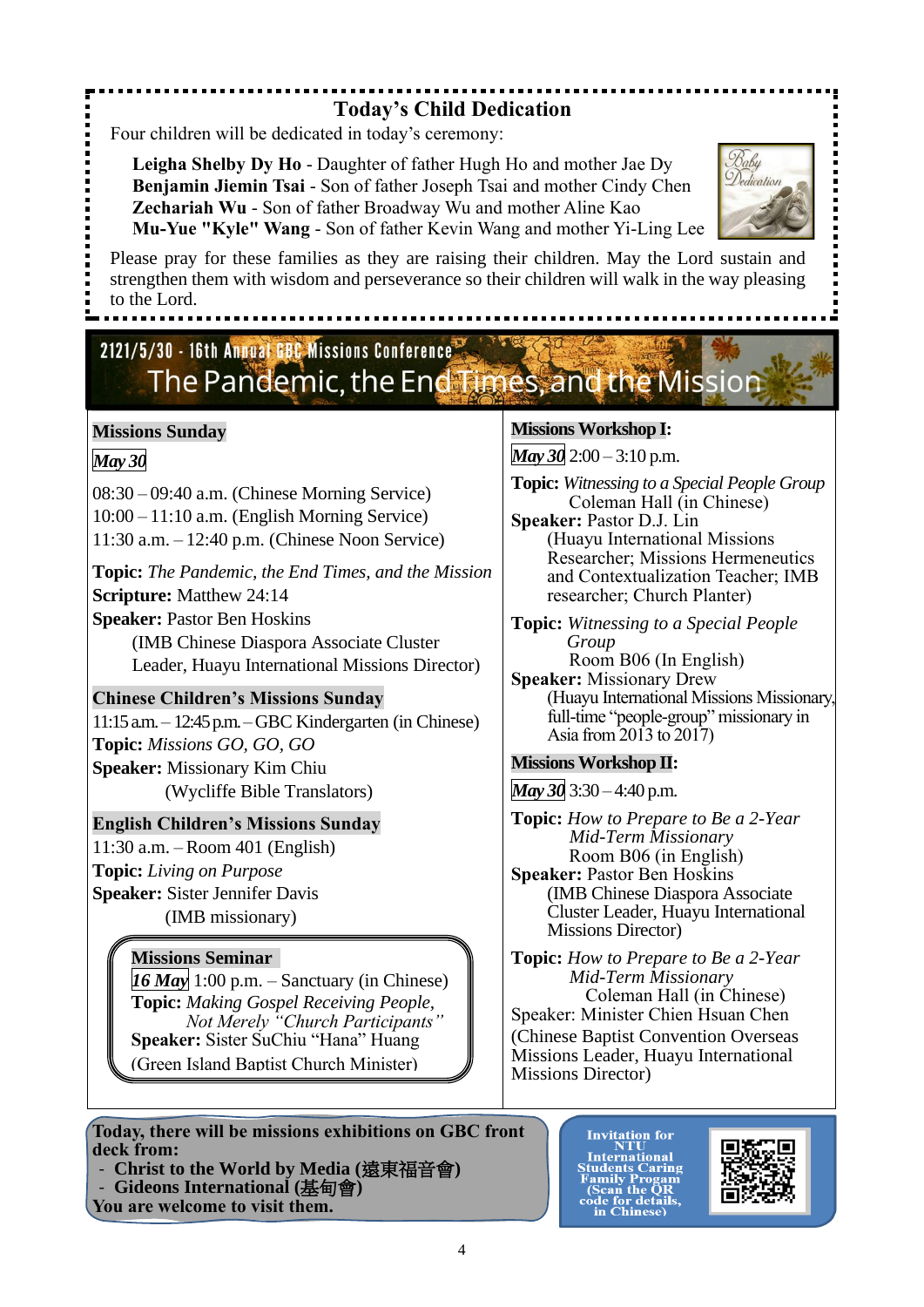## **Mabuhay Fellowship**

Today, May 9, at 2 p.m. in Basement Room B05, the Mabuhay Fellowship will have worship through songs and a singspirational talk by Vicky Lin on *"Where He Is, There I Am"*, based on John 12:26. Vicky is the leader of Grace Baptist Church's Morning Multimedia Ministry. May birthday celebrations will follow Vicky's talk. All are welcome.

**Evergreen Bilingual Fellowship**

Evergreen is an international bilingual Christian fellowship of Grace Baptist Church. We meet every Saturday night, 6:00 to 8:00 p.m. in Room 401. We hope you'll invite your non-believing friends, get involved in deep relationships here, and join our

This coming Saturday, May 15, Evergreen will have Pastor Nick

of the month . Please join us!

sharing wih us & Birthday Celebration



Fellowship.

◼

The Mabuhay Fellowship comprises Filipinos aiming to share God's love and light through worship, prayer, Bible study, fellowship, gospel sharing, and ministry.

### **Young Adults Fellowship: Bowling on May 15!**

Young Adults Fellowship is for young adults from the age of 20-35 to study God's Word and fellowship together. It usually meets *1 st and 3rd Saturdays from 4:30 to 6:00 p.m.* in WanFu 22 (next to GBC building). For the next meeting on *May 15*, we will be bowling from 10 a.m. to 12 p.m*.* instead of the regular 4:30 p.m. meeting. Please contact

Minister Kevin at kevin@gbc.org.tw for more information if you want to come.



## **Orphanage visit TODAY**

We will meet in Room 403 at 1:00 p.m. for preparation and leave GBC from the front door at 2:00 p.m. No training is required.



*Participants in this ministry must be registered members of GBC.*

|                                                                                                                                                                                                                                                                                                                                                                                                                                                                                                                                                                   |                                                                                                                                                                                                                                                                                                                                                                                                                               | <b>English Congregation Leaders</b>                                                                                                                                                                                                                                                                                                                                                                                                                                                                      |                                                                                                                                                                                                                                                                                                                                                                                        |                                                                                                                                                                                                                                                                                                                      |
|-------------------------------------------------------------------------------------------------------------------------------------------------------------------------------------------------------------------------------------------------------------------------------------------------------------------------------------------------------------------------------------------------------------------------------------------------------------------------------------------------------------------------------------------------------------------|-------------------------------------------------------------------------------------------------------------------------------------------------------------------------------------------------------------------------------------------------------------------------------------------------------------------------------------------------------------------------------------------------------------------------------|----------------------------------------------------------------------------------------------------------------------------------------------------------------------------------------------------------------------------------------------------------------------------------------------------------------------------------------------------------------------------------------------------------------------------------------------------------------------------------------------------------|----------------------------------------------------------------------------------------------------------------------------------------------------------------------------------------------------------------------------------------------------------------------------------------------------------------------------------------------------------------------------------------|----------------------------------------------------------------------------------------------------------------------------------------------------------------------------------------------------------------------------------------------------------------------------------------------------------------------|
|                                                                                                                                                                                                                                                                                                                                                                                                                                                                                                                                                                   |                                                                                                                                                                                                                                                                                                                                                                                                                               | English Pastor: Nick Brideson                                                                                                                                                                                                                                                                                                                                                                                                                                                                            |                                                                                                                                                                                                                                                                                                                                                                                        |                                                                                                                                                                                                                                                                                                                      |
| Pastor Nick Brideson                                                                                                                                                                                                                                                                                                                                                                                                                                                                                                                                              | Minister Priscilla Liao                                                                                                                                                                                                                                                                                                                                                                                                       |                                                                                                                                                                                                                                                                                                                                                                                                                                                                                                          | Minister Kevin Wang                                                                                                                                                                                                                                                                                                                                                                    |                                                                                                                                                                                                                                                                                                                      |
| <b>Adult Education</b><br>/Mission                                                                                                                                                                                                                                                                                                                                                                                                                                                                                                                                | AM Worship                                                                                                                                                                                                                                                                                                                                                                                                                    | Children's<br>Education/Caring                                                                                                                                                                                                                                                                                                                                                                                                                                                                           | PM Worship                                                                                                                                                                                                                                                                                                                                                                             | Youth/Fellowship                                                                                                                                                                                                                                                                                                     |
| <b>Adult Education</b><br>Nick Brideson<br>$nick(\theta)$ gbc.org.tw<br><b>Foreign Mission:</b><br>Medical/Dental Team<br>Armand Lim<br>rmanlim@yahoo.com<br><b>VBS</b> Team<br>Priscilla Liao<br>priscilla@gbc.org.tw<br><b>Taiwan Mission:</b><br><b>TaiTung Team</b><br>Cherrie Gow Lim<br>cvgow@yahoo.com<br><b>Orphanage Ministry</b><br>Julie Chen<br>yuling0914@gmail.com<br><b>NTU Friday English</b><br><b>Conversation Group</b><br>Roy Treurnicht<br>gbcecntuclass@gmail.com<br><b>Ethiopian Students Group</b><br>Abex Tesfaye<br>$abex98$ @gmail.com | <b>Morning Music</b><br>Cherrie Gow Lim<br>cvgow@yahoo.com<br><b>Morning Greeters</b><br>Chien Ferng<br>cferng@gmail.com<br><b>Adult Choir</b><br><b>Hand Bell Choir</b><br>Juliet Jao<br>lenyinjao@gmail.com<br><b>Hallel Singers</b><br>Cherrie Gow Lim<br>cvgow@yahoo.com<br><b>Morning Fellowship Tea</b><br>Yuri Shih<br>yuchen_phone@hotmail.com<br><b>Morning Multimedia</b><br>Vicky Lin<br>gbcmorningmedia@gmail.com | <b>Cryroom Children's</b><br><b>Care Ministry</b><br>Abby Tu<br>abbbytu@gmail.com<br><b>AWANA Preschool</b><br>Joanna Peng<br>Joanna1285@hotmail.com<br><b>AWANA Spark Group</b><br>Crystal Turner<br>elisayeh@yahoo.com<br><b>AWANA T&amp;T Group</b><br>Ming Lai<br>minglai $88$ @gmail.com<br><b>Prayer Ministry</b><br>Priscilla Liao<br>$priscilla(\partial gbc.org.tw)$<br><b>Hospital Visitation</b><br>Amanda Lou<br>lou.amanda@gmail.com<br><b>Small Groups</b><br>Women<br>General<br>Ministry | <b>Evening Music Team</b><br>Alex Chen<br>gbceworshipteam@gmail.com<br><b>Evening Greeters</b><br>Vicky Kuo<br>asiaglobe999@gmail.com<br><b>Evening Multimedia</b><br><b>Grant Burgess</b><br>grantburgess@live.co.za<br><b>Evening Tea / Baptism<br/>Celebration Fellowship</b><br>Michelle Cheng<br>yealincheng@yahoo.com<br><b>Baptism Support</b><br>Aline Kao<br>aline@abc.org.tw | <b>Trinity Youth</b><br>(Grade 7 and<br>above)<br>Grant & Kirsten<br><b>Burgess</b><br>grantburgess@live.co.za<br><b>Mabuhay Fellowship</b><br>Ava Zamora<br>avazam@yahoo.com<br><b>Young Adults</b><br>Fellowship<br>Kevin Wang<br>kevin@gbc.org.tw<br><b>Small Groups</b><br>Youth<br><b>Students</b><br>Parenting |
| <b>Secretarial staff</b><br>SueJenny Hsu                                                                                                                                                                                                                                                                                                                                                                                                                                                                                                                          | Aline Kao                                                                                                                                                                                                                                                                                                                                                                                                                     | <b>Deacon</b><br>Michael Huang                                                                                                                                                                                                                                                                                                                                                                                                                                                                           |                                                                                                                                                                                                                                                                                                                                                                                        | <b>Alternate Deacon</b><br>Armand Lim                                                                                                                                                                                                                                                                                |

Michael Huang mhuang500@yahoo.com rmanlim@yahoo.com SueJenny Hsu suejenny@gbc.org.tw Aline Kao aline@gbc.org.tw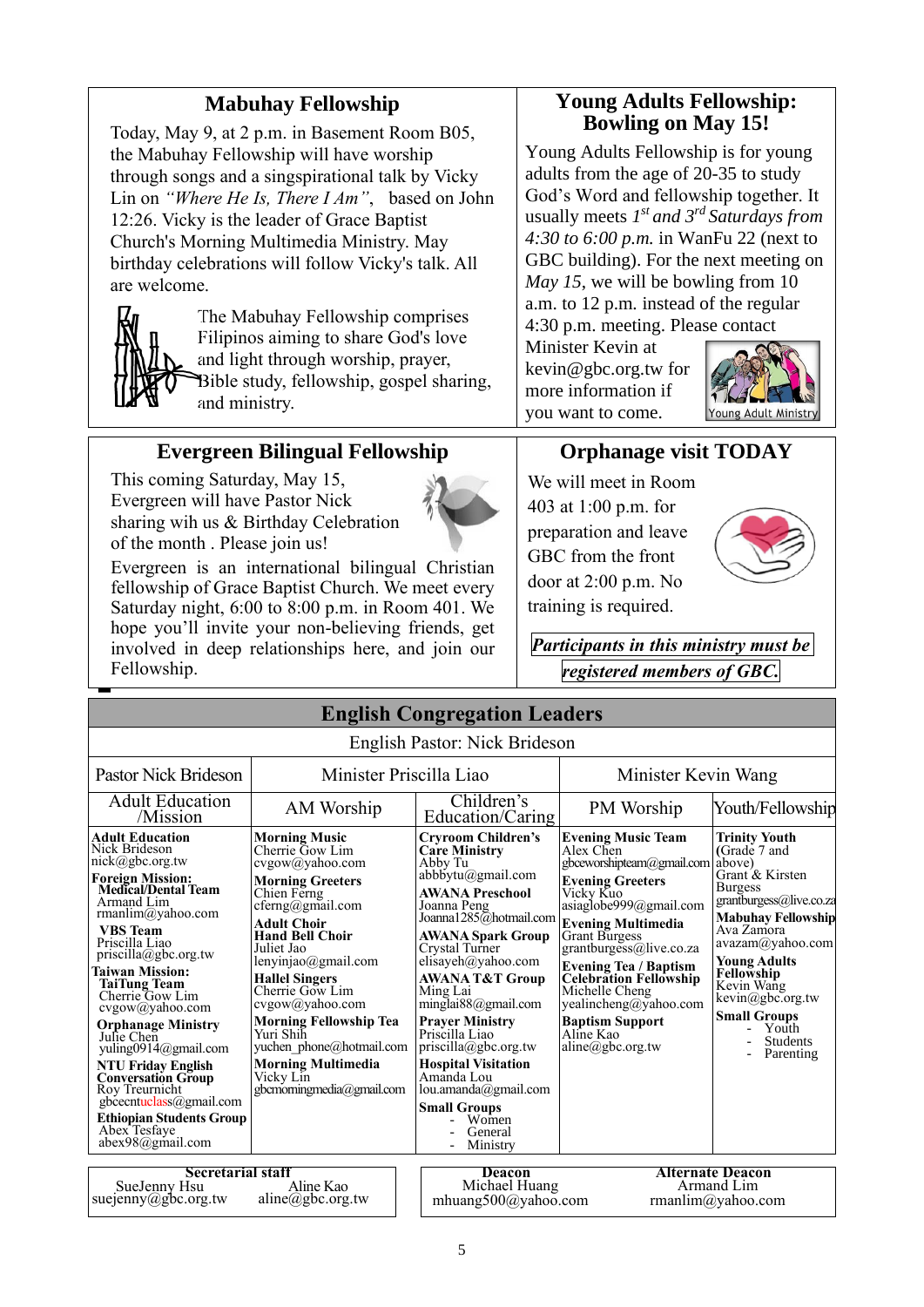|                                         | $\star\star$ Sunday School Information – Join a class directly $\star\star$                            |                        |                                                        |
|-----------------------------------------|--------------------------------------------------------------------------------------------------------|------------------------|--------------------------------------------------------|
| <b>Class</b>                            |                                                                                                        | Time & Room            |                                                        |
| <b>Beginning Christian Life</b>         | To go to both the Calvary and Mount of Olive rooms:<br>take the stairs by the front desk, 2.5th floor. |                        |                                                        |
| Alpha – New and non-Christians          | $11:30$ a.m.                                                                                           | <b>Calvary Room</b>    | Cancelled<br><b>TODAY</b>                              |
| Christianity 101 - required for baptism | 11:30 a.m.                                                                                             | <b>Mount of Olives</b> |                                                        |
| <b>Maturing Christians</b>              |                                                                                                        |                        |                                                        |
|                                         | $9:00$ a.m.                                                                                            | <b>Mount of Olives</b> |                                                        |
|                                         |                                                                                                        | Room B03 - in Bahasa   | Cancelled<br><b>TODAY</b>                              |
|                                         |                                                                                                        | Room B04               |                                                        |
|                                         | $11:30$ a.m.                                                                                           | Room B05               |                                                        |
| <b>Bible Studies for Life</b>           |                                                                                                        | WanFu 22A              |                                                        |
|                                         |                                                                                                        | WanFu 22C              | <b>BOTH 2:30</b>                                       |
|                                         | $2:30$ p.m.                                                                                            | Room 305               | and 4:00 p.m.<br>classes are                           |
|                                         | $4:00$ p.m.                                                                                            | Room 305               | cancelled                                              |
| <b>Developing Leaders</b>               |                                                                                                        |                        | <b>TODAY</b>                                           |
| <b>Bible Interpretation</b>             | $3:00$ p.m.                                                                                            | <b>Room 306</b>        |                                                        |
| <b>Youth: Grade 7 and above</b>         |                                                                                                        |                        |                                                        |
| <b>Bible Studies for Life</b>           | 11:30 a.m.                                                                                             | Room 405               | Nursing mothers                                        |
| <b>Children</b>                         |                                                                                                        |                        | with children                                          |
| Nursery - Age 3 and under               | $11:20$ a.m. $-12:50$ p.m.                                                                             | Kindergarten           | younger than two<br>can use Kindergarten<br>Green Room |
| Preschool - Age 3 to 5                  | $11:40$ a.m. - $12:40$ p.m.                                                                            | Room 403               |                                                        |
| AWANA - Kindergarten (大班) to Grade 6    | $11:30$ a.m. $-1:00$ p.m.                                                                              | Rooms 401 / 404        |                                                        |
|                                         | $\star \star$ Fellowships – Join a fellowship directly $\star \star$                                   |                        |                                                        |
| Fellowship                              | <b>Time</b>                                                                                            |                        | Location                                               |

| Fellowship                            | <b>Time</b>                                        | Location   |
|---------------------------------------|----------------------------------------------------|------------|
| Mabuhay                               | Sundays $2:00 - 4:00$ p.m.                         | <b>B05</b> |
| Young Adults $(20 - 35 \text{ y.o.})$ | $1st$ & 3 <sup>rd</sup> Saturdays 4:30 - 6:00 p.m. | WanFu 22   |

|                          |                                            | $\star \star$ Small Groups – Contact the leader to join $\star \star$ | Contact Minister Priscilla Liao at priscilla@gbc.org.tw if you are interested in starting a new group. |
|--------------------------|--------------------------------------------|-----------------------------------------------------------------------|--------------------------------------------------------------------------------------------------------|
| <b>Type</b>              | <b>Name</b>                                | Day/Time                                                              | <b>Location/Contact Emails</b>                                                                         |
| <b>Students</b>          | NTU Friday English<br>Conversation Group   | Friday<br>$12:20 - 1:10 \text{ pm}$                                   | <b>NTU</b><br>roytreur@gmail.com                                                                       |
|                          | <b>International Students Group</b>        | Friday<br>$7:30 - 9:00$ pm                                            | WanFu 22A<br>cesaledro57@gmail.com                                                                     |
| Language/<br>Nationality | <b>Ethiopian Students Group</b>            | Sunday<br>$7:00 - 9:00 \text{ pm}$                                    | Room 307<br>abex98@gmail.com                                                                           |
| Parenting                | Parenting Group                            | $2nd$ & 4 <sup>th</sup> Sunday<br>$11:30$ am - $12:30$ pm             | GBC Room 402<br>rod syverson@hotmail.com                                                               |
|                          | Salt $&$ Light                             | Sunday<br>$1:30 - 3:00 \text{ pm}$                                    | <b>GBC</b> Mount of Olives Room<br>paulhan2908@gmail.com                                               |
|                          | <b>Bilingual Interpretation Group</b>      | Sunday<br>$3:00 - 5:00$ pm                                            | GBC Room 303<br>$cfindler(a)$ yahoo.com                                                                |
|                          | Crown of Beauty                            | Saturday<br>$2:00 - 4:00$ pm                                          | <b>GBC</b> Mount of Olives Room<br>clemence4261@gmail.com                                              |
| General                  | Thursday Night Bible<br><b>Study Group</b> | Thursday<br>$7:30 - 9:00$ pm                                          | GBC Room 301<br>rod syverson@hotmail.com                                                               |
|                          | NanGang Bible<br><b>Study Group</b>        | Friday<br>$7:00 - 9:30$ pm                                            | NanGang<br>sagitamaria@gmail.com                                                                       |
|                          | YungHe Bible Study Group                   | Friday<br>$7:00 - 8:30$ pm                                            | YungHe<br>yedukondaluster@gmail.com                                                                    |
|                          | HsinChu Bible Study Group                  | Friday<br>$7:30 - 8:45$ pm                                            | <b>HsinChu</b><br>rmanlim@yahoo.com                                                                    |
| Ministry                 | <b>Hospital Visitation Group</b>           | Thursday<br>$1:30 - 2:30$ pm                                          | Near GBC<br>lou.amanda@gmail.com                                                                       |